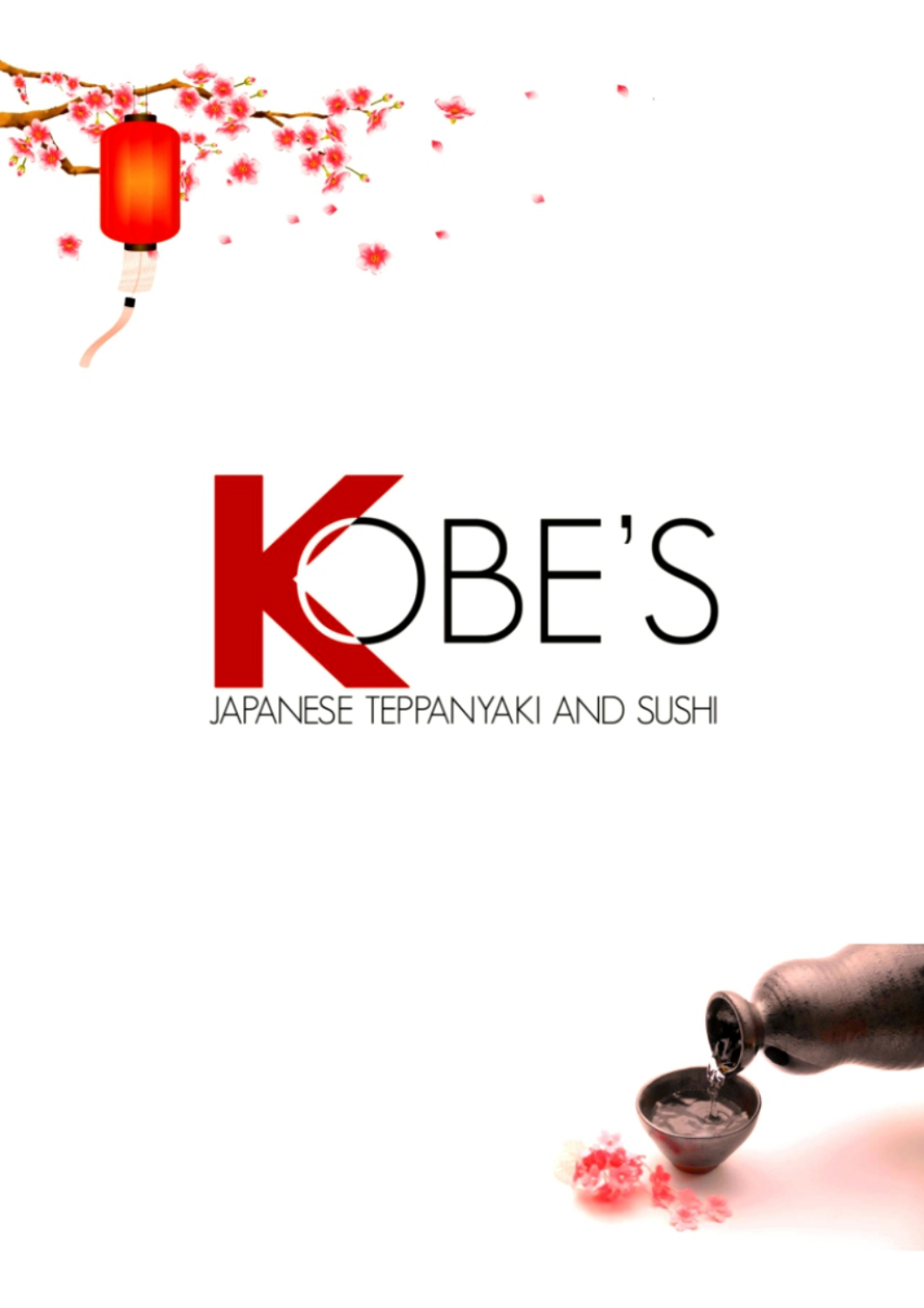### **Appetizers**

| Haru Maki (4)                                                                       | \$5.95 |                                                                                                                            |                                                                                             |  |
|-------------------------------------------------------------------------------------|--------|----------------------------------------------------------------------------------------------------------------------------|---------------------------------------------------------------------------------------------|--|
| Deep fried spring rolls with sesame miso sauce.                                     |        | <b>Grilled Japanese Scallops</b><br>\$9.95<br>Pan seared seasoned scallops on top of a bed of                              |                                                                                             |  |
| <b>Steamed Asparagus</b>                                                            | \$5.95 | spicy kani salad finished with crunchy and green                                                                           |                                                                                             |  |
| Fresh asparagus steamed with teriyaki sauce.                                        |        | onion.                                                                                                                     |                                                                                             |  |
| <b>Tosa Tofu</b>                                                                    | \$5.95 | <b>Chicken or Shrimp Tempura</b>                                                                                           | \$7.50                                                                                      |  |
| Deep fried silken tofu with tempura sauce.                                          |        |                                                                                                                            | Japanese classic deep fried dish with a light<br>delicious tempura batter and served with a |  |
| Vegetable or Pork Gyoza (4)                                                         | \$5.95 | sweet tempura sauce.                                                                                                       |                                                                                             |  |
| Half moon shaped pan fried dumplings.                                               |        | <b>Chicken Cheese Maki</b>                                                                                                 | \$9.00                                                                                      |  |
| <b>Edamame</b><br>Japanese soy beans with sea salt.                                 | \$4.95 | Asparagus, crab meat, and cream cheese<br>wrapped with chicken and lightly deep fried<br>with katsu sauce.                 |                                                                                             |  |
| <b>Shrimp Shumai (4)</b><br>Shrimp fried dumplings.                                 | \$6.50 | <b>Vegetable or Seaweed Tempura</b> \$6.95<br>Japanese classic deep fried dish with a light                                |                                                                                             |  |
| <b>Chicken Yakitori (4)</b><br>Grilled chicken and teriyaki sauce.                  | \$6.50 | delicious tempura batter accompanied with a<br>sweet tempura sauce.                                                        |                                                                                             |  |
| <b>Beef Negimaki</b>                                                                | \$9.00 | Kara Age                                                                                                                   | \$7.50                                                                                      |  |
| Broiled sliced steak rolled with fresh scallion and<br>smothered in teriyaki sauce. |        | Japanese style chicken strips marinated in our<br>special blend of spices, deep fried, and served<br>with a dipping sauce. |                                                                                             |  |
| <b>Rocky Shrimp</b>                                                                 | \$9.95 |                                                                                                                            |                                                                                             |  |
| Tempura shrimp and sweet potato with a light                                        |        |                                                                                                                            |                                                                                             |  |

*Tempura shrimp and sweet potato with a light spicy sauce.*

### **Chicken Cheese Maki** \$9.00

#### **Vegetable or Seaweed Tempura** \$6.95

### **Kara Age** \$7.50

### **Sushi Bar Appetizers**

**Panko Salmon** \$9.95 *Tempura salmon with Kobe's chef special sauce.* **Kimchi White Tuna\*** \$9.95

*Pan seared white tuna served with kimchi sauce.*

| Pepper Tuna Tataki*                         | \$9.95 | Diced s  |
|---------------------------------------------|--------|----------|
| Pennered tuna tataki drizzled with a wasahi |        | <u>.</u> |

*Peppered tuna tataki drizzled with a wasabi mayonnaise sauce and crunches.*

**White Tuna Jalapeno\*** \$9.95

*Sliced white tuna with jalapeno on top and citron yuza sauce.*

#### **Tuna Tartar\*** \$9.95 *Tuna filled with avocado, wasabi tobiko, crab, seaweed, crunches, and drizzled with honey wasabi sauce.*

### **Salmon Toro Tartar\*** \$9.95

*Diced salmon toro & mango, crunches, and cavier with fruity miso sauce.*

#### **Kaika Kani (2)** \$9.95

*Alaskan snow crab andmango inside with avocado surrounding it, with a sweet tangy sauce.*

#### \*Contains Raw Fish CONSUMER ADVISORIES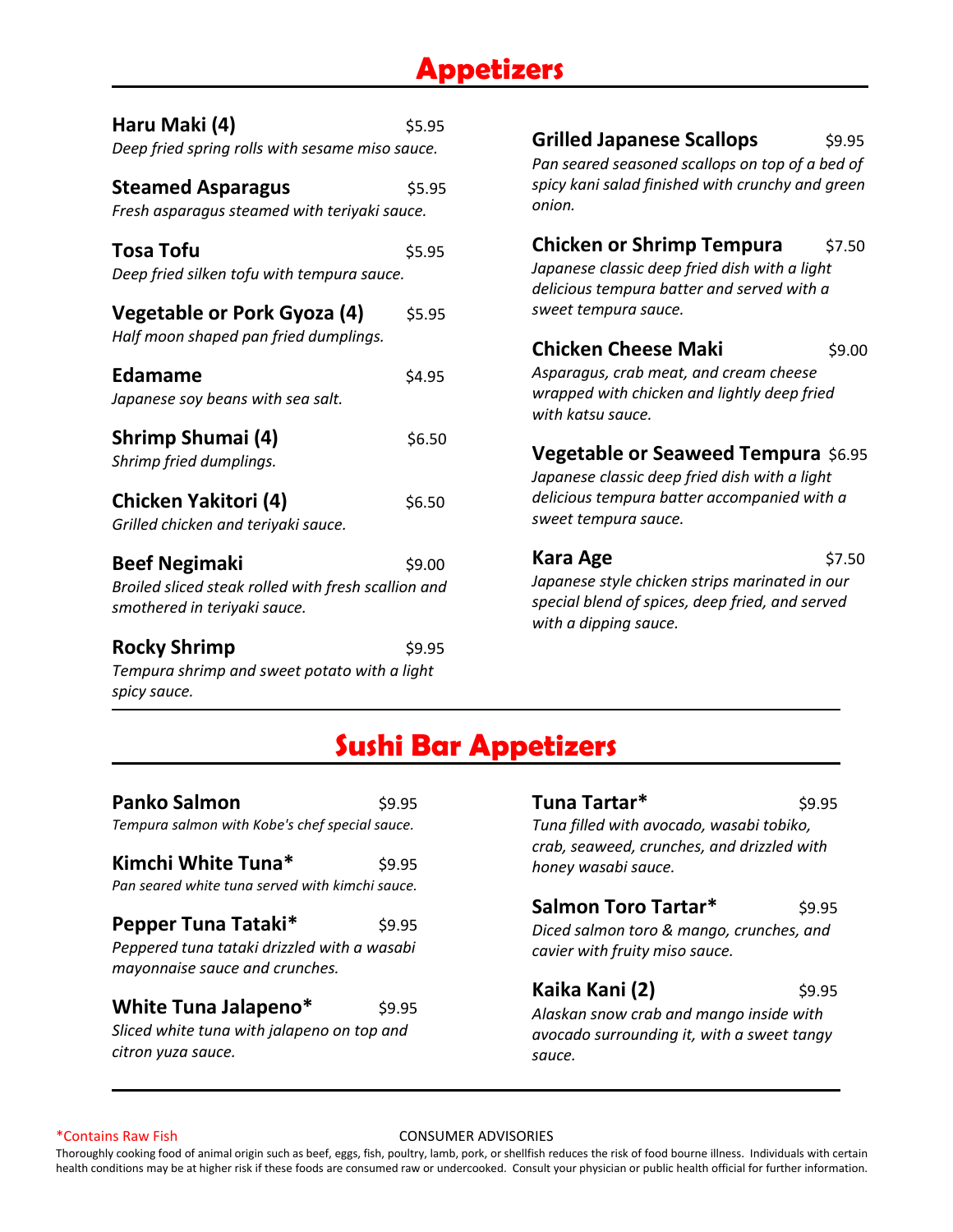### **Soups & Salads**

| Soybean paste broth, dry seaweed, tofu,<br>and scallions. |        | <b>Green Garden Sala</b><br>Fresh lettuce and shred<br>famous ginger dressing. |
|-----------------------------------------------------------|--------|--------------------------------------------------------------------------------|
| <b>Mushroom Soup</b>                                      | \$2.50 |                                                                                |
| Chicken broth with mushrooms, onions, and<br>scallions.   |        | <b>Seaweed Salad</b><br>Fresh seaweed seasone<br>sesame seeds and red p        |
| <b>Vegetable Tofu Soup</b>                                | \$5.00 |                                                                                |
| Vegetables, mushrooms, and tofu simmered<br>together.     |        | Kani Salad<br>Crab and cucumber mix<br>spicy mayonnaise blend                  |
| <b>Seafood Miso Soup</b>                                  | \$6.50 |                                                                                |
| Clams, shrimp, and crab mixed with                        |        | <b>Squid Salad</b>                                                             |
| vegetable in a miso broth.                                |        | Fresh squid seasoned to<br>cucumber.                                           |

### **Avocado Garden Salad** \$5.50

**Miso Soup** \$2.75

*Our house salad topped with avocado and sesame seeds with our famous ginger dressing.*

**Green Garden Salad** \$3.50 *Fresh lettuce and shredded carrots with our famous ginger dressing.*

### **Seaweed Salad**  $\qquad$  \$5.50

*Fresh seaweed seasoned to perfection in sesame seeds and red pepper.*

### **Kani Salad** \$6.50

*Crab and cucumber mixed with a tobiko spicy mayonnaise blend.*

#### **Squid Salad** \$8.50

*Fresh squid seasoned to perfection in a fresh cucumber.*

### **Seafood Salad** \$9.50

*Tuna, salmon, white tuna, octopus, shrimp, and cucumber with vinogo sauce.*

## **Regular Roll or Hand Roll**

| Tuna Avocado Roll*         | \$7.50 | Bos       |
|----------------------------|--------|-----------|
| Salmon Avocado Roll*       | \$7.50 | Tur       |
| <b>Avocado Roll</b>        | \$5.50 | Sal       |
| <b>Peanut Avocado Roll</b> | \$5.50 | Cu        |
| <b>Eel Avocado Roll</b>    | \$7.50 | <b>Sw</b> |
| <b>Shrimp Tempura Roll</b> | \$7.75 | Eel       |
| <b>Shrimp Avocado Roll</b> | \$7.00 | Chi       |
| Philadelphia Roll*         | \$7.50 | Shr       |
| <b>California Roll</b>     | \$6.50 | Ala       |
| Tuna Roll*                 | \$7.00 | Spi       |
| Salmon Roll*               | \$7.00 | Spi       |
| Yellowtail Scallion Roll*  | \$7.00 | Spi       |
| Salmon Skin Roll           | \$7.00 | Ve        |
|                            |        |           |

| <b>Boston Roll</b>               | \$7.50 |
|----------------------------------|--------|
| Tuna Cucumber Roll*              | \$7.50 |
| Salmon Cucumber Roll*            | \$7.50 |
| <b>Cucumber Roll</b>             | \$5.50 |
| <b>Sweet Potato Tempura Roll</b> | \$6.50 |
| <b>Eel Cucumber Roll</b>         | \$7.50 |
| <b>Chicken Tempura Roll</b>      | \$7.50 |
| <b>Shrimp Cucumber Roll</b>      | \$7.00 |
| Alaskan Roll*                    | \$7.50 |
| Spicy Tuna Roll*                 | \$7.50 |
| <b>Spicy Salmon Roll*</b>        | \$7.50 |
| Spicy Yellowtail Roll*           | \$7.50 |
| <b>Vegetarian Roll</b>           | \$6.50 |

#### \*Contains Raw Fish CONSUMER ADVISORIES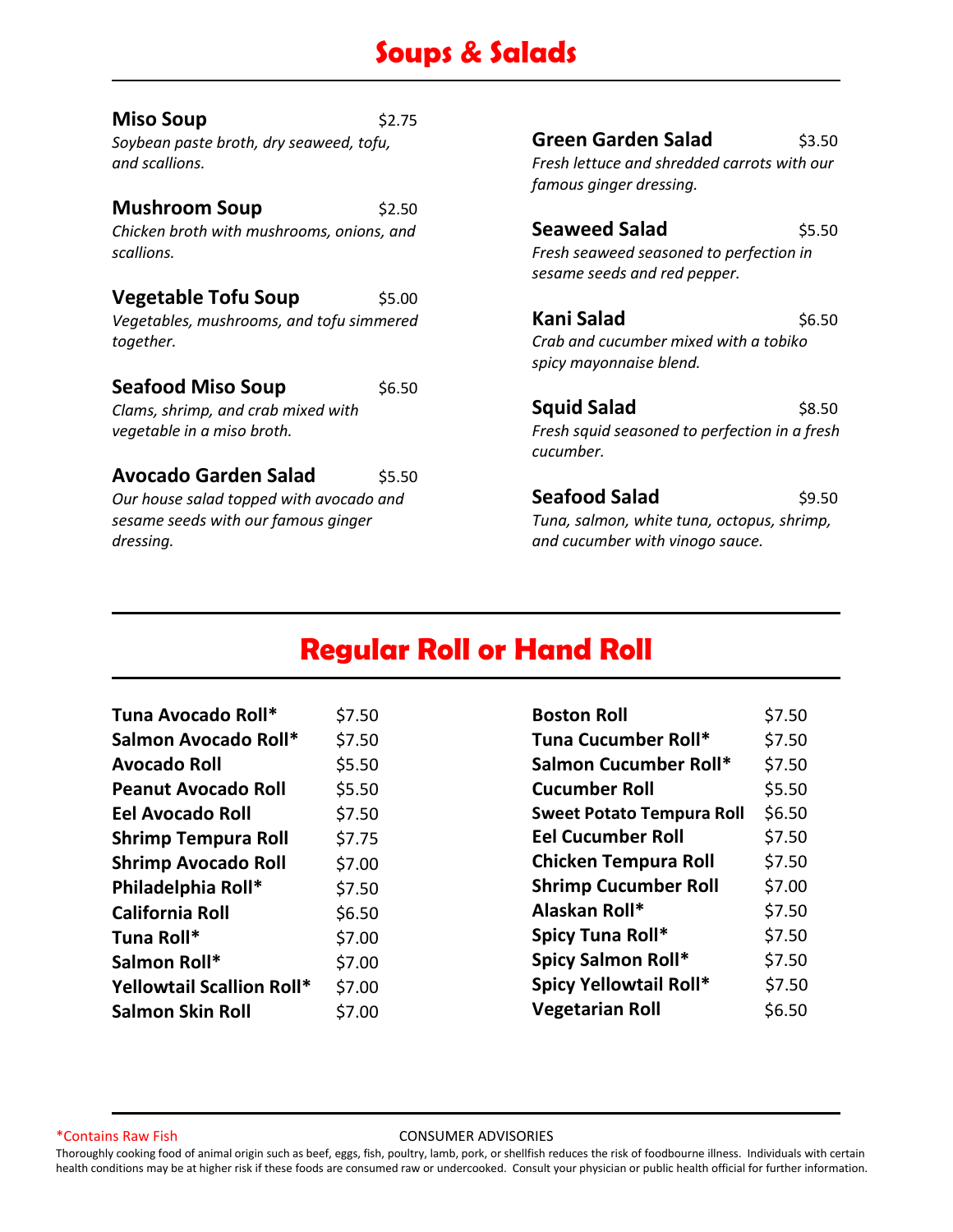### **Sushi or Sashimi A La Carte**

*Sushi: 1 piece, Sashimi: 2 pieces*

| Sushi                         | Sashimi   |                    |
|-------------------------------|-----------|--------------------|
| \$3.25                        | \$4.25    | Egg (Tama          |
| Amaebi (Sweet Shrimp)* \$4.00 | <b>NA</b> | <b>Tobiko (Fly</b> |
| \$3.50                        | \$4.50    | <b>Tako (Octo</b>  |
| \$3.50                        | \$4.50    | Kani (Moc          |
| \$3.25                        | \$4.25    | <b>Unagi (Fre</b>  |
| \$3.25                        | \$4.25    | <b>Red Snapp</b>   |
| \$3.25                        | \$4.25    | Ebi (Shrim         |
| \$3.25                        | \$4.25    | Scallop*           |
| \$3.50                        | NA.       |                    |
|                               |           |                    |

| Sushi | Sashimi       |                                     | Sushi Sashimi   |
|-------|---------------|-------------------------------------|-----------------|
| 3.25  | \$4.25        | Egg (Tamago)                        | $$2.75$ \$3.75  |
| 54.00 | NA.           | Tobiko (Flying Fish Roe)* \$3.25    | ΝA              |
| 3.50  | \$4.50        | Tako (Octopus)                      | $$3.50$ \$4.50  |
| 3.50  | \$4.50        | Kani (Mock Crab Meat) \$3.00 \$4.00 |                 |
|       | \$3.25 \$4.25 | Unagi (Freshwater Eel)              | $$3.50$ \$4.50  |
|       | \$3.25 \$4.25 | Red Snapper*                        | $$3.00$ \$4.00  |
| 3.25  | \$4.25        | Ebi (Shrimp)                        | $$3.00$ \$4.00  |
|       | \$3.25 \$4.25 | Scallop*                            | $$3.50$ $$4.50$ |
|       |               |                                     |                 |

### **Sushi Bar Entrees**

*All sushi entrees are chef's choice and served with miso soup. NO SUBSTITUTIONS.*

| Sushi Dinner*                                    | \$20.95 | Party         |
|--------------------------------------------------|---------|---------------|
| 9 pieces of sushi served with a California roll. |         | 12 piec       |
|                                                  |         | served        |
| Spicy Maki Combo*                                | \$16.95 | special       |
| 1 spicy tuna, 1 spicy salmon, and 1 spicy        |         |               |
| California roll.                                 |         | <b>Sushi</b>  |
|                                                  |         | 4 pieces      |
| Maki Combo*                                      | \$15.95 | assorte       |
| 1 California roll, 1 tuna roll, and 1 salmon     |         |               |
| roII.                                            |         | <b>Sashir</b> |
|                                                  |         | 14 piec       |
| Sushi for Two*                                   | \$38.95 |               |
| 16 pieces of assorted sushi with chef special    |         | Lover         |
| roII.                                            |         | 7 pieces      |
|                                                  |         | served        |
| Chirashi Dinner*                                 | \$21.95 |               |
| 12 pieces of assorted sashimi over sushi rice.   |         |               |
|                                                  |         |               |
|                                                  |         |               |

**Sushi Dinner\*** \$20.95 **Party Boat (for Three)\*** \$76.95 *12 pieces ofsushi & 20 pieces ofsashimi served with a California roll and a chef*

*special roll.* **Sushi & Sashimi Combo\*** \$25.95

*4 pieces of assorted sushi & 7 pieces of assorted sashimi with spicy salmon roll.*

**Sashimi Dinner\*** \$22.95 *14 pieces ofassorted raw fish.*

**Lover Boat (for Two)\*** \$50.95 *7 pieces of sushi & 15 pieces of sashimi served with a chef special roll.*

#### \*Contains Raw Fish CONSUMER ADVISORIES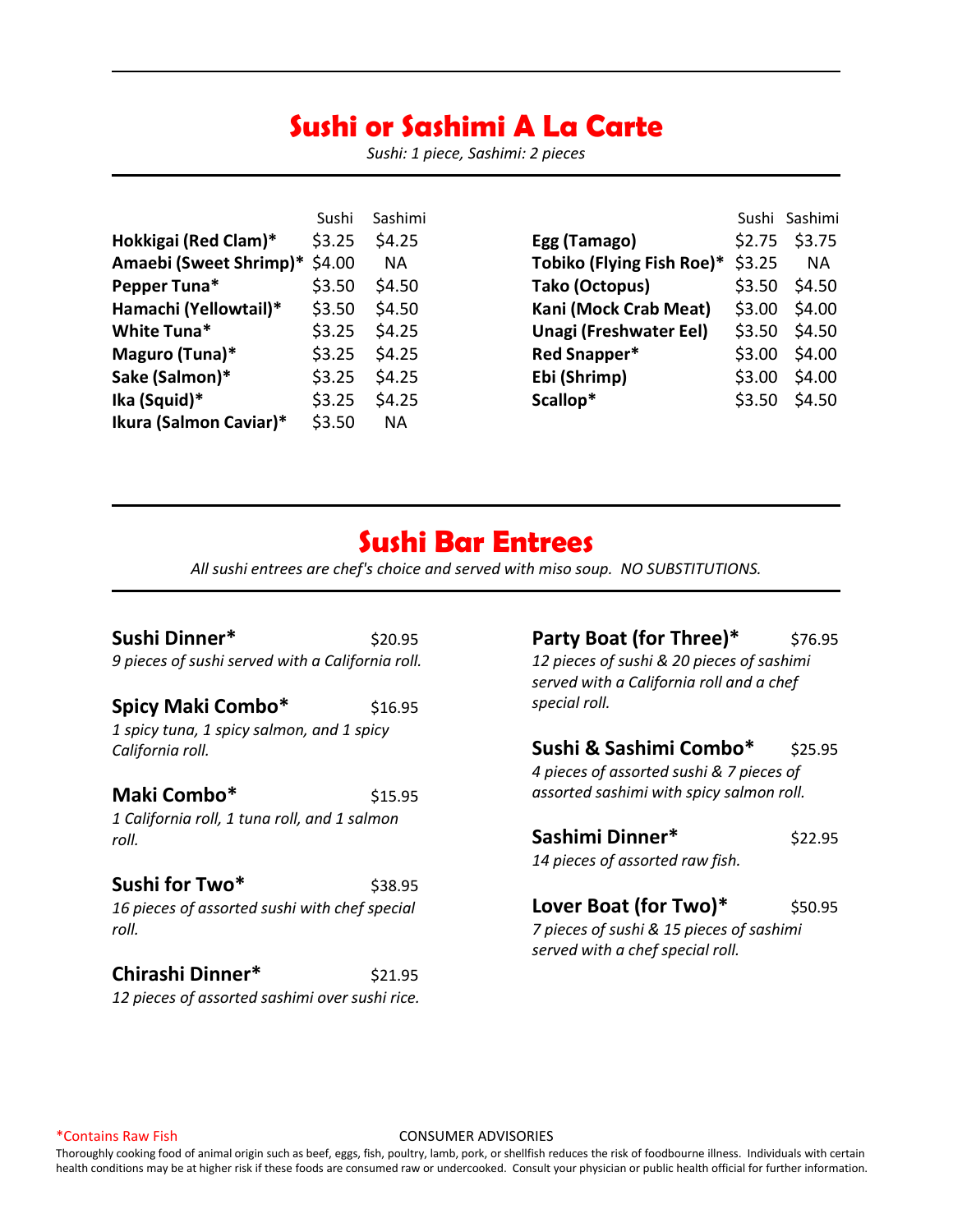## **Special Rolls**

| Crazy Roll*<br>Sea bass, asparagus, avocado, and crab wrapped in nori then deep fried, and topped with tobiko, scallion, spicy<br>mayo, more crunches, and served with a mango puree.              | \$13.50 |
|----------------------------------------------------------------------------------------------------------------------------------------------------------------------------------------------------|---------|
| Red Dragon Roll*<br>Eel and cucumber inside with spicy tuna and crunches on the top. This is an impressive and spicy roll!                                                                         | \$15.50 |
| <b>Spring Time Roll*</b><br>Spicy tuna and crab salad on the inside and topped with avocado, seared white tuna, and salmon.                                                                        | \$16.50 |
| Godzilla Roll*<br>Spicy tuna inside with avocado and tobiko on top.                                                                                                                                | \$13.50 |
| <b>French Dragon Roll</b><br>Our shrimp tempura inside topped with eel, avocado, and BBQ sushi sauce.                                                                                              | \$14.50 |
| <b>Rainbow Roll*</b><br>Crab, cucumber, avocado inside with tuna, salmon, white fish draped on the outside topped with tobiko.                                                                     | \$15.00 |
| Spider Roll*<br>Fried Maryland soft shell crab with cucumber, avocado, and BBQ sushi sauce.                                                                                                        | \$14.50 |
| Summer Roll*<br>Tempura salmon, spicy tuna, and mango inside and seared white tuna with avocado on top.                                                                                            | \$15.50 |
| King Crab Crunch Roll*<br>King crab and white tuna lightly fried with spicy tuna on top and spicy mayo and BBQ sushi sauce. Kobe's fan must!                                                       | \$15.50 |
| Moorhead Roll*<br>Tempura salmon and asparagus inside with seared white tuna and avocado on the top.                                                                                               | \$15.50 |
| Angel Roll*<br>Spicy tuna, shrimp tempura, and mango inside with crab salad on top drizzled with honey miso sauce.                                                                                 | \$15.50 |
| Olympic Roll*<br>Tempura shrimp, cream cheese, and spicy tuna inside with tempura crab on top and drizzled with sweet chili, spicy<br>mayo, and eel sauce.                                         | \$14.50 |
| <b>Green Peace Roll</b><br>Asparagus, cucumber, mango, and sweet potato tempura inside, topped with avocado and served with BBQ sushi<br>sauce and mango puree.                                    | \$14.50 |
| <b>Amazing Tuna Roll*</b><br>White tuna tempura, spicy tuna, avocado inside topped with pepper tuna, avocado, BBQ sushi sauce, mango puree.                                                        | \$16.50 |
| <b>Twin of Sea</b><br>Rock shrimp tempura and asparagus inside with king crab salad on top and served with a sweet Thai chili sauce.                                                               | \$15.50 |
| Spicy Girl*<br>Salmon tempura, avocado, and mango inside with spicy salmon on top and honey miso and sriracha sauce.                                                                               | \$15.50 |
| The Breeze*<br>Spicy tuna, spicy crab, shrimp tempura, and cucumber inside wrapped with soy nori and topped with tobiko, sliced<br>avocado, and crunches drizzled with eel and honey wasabi sauce. | \$15.50 |
|                                                                                                                                                                                                    |         |

#### \*Contains Raw Fish CONSUMER ADVISORIES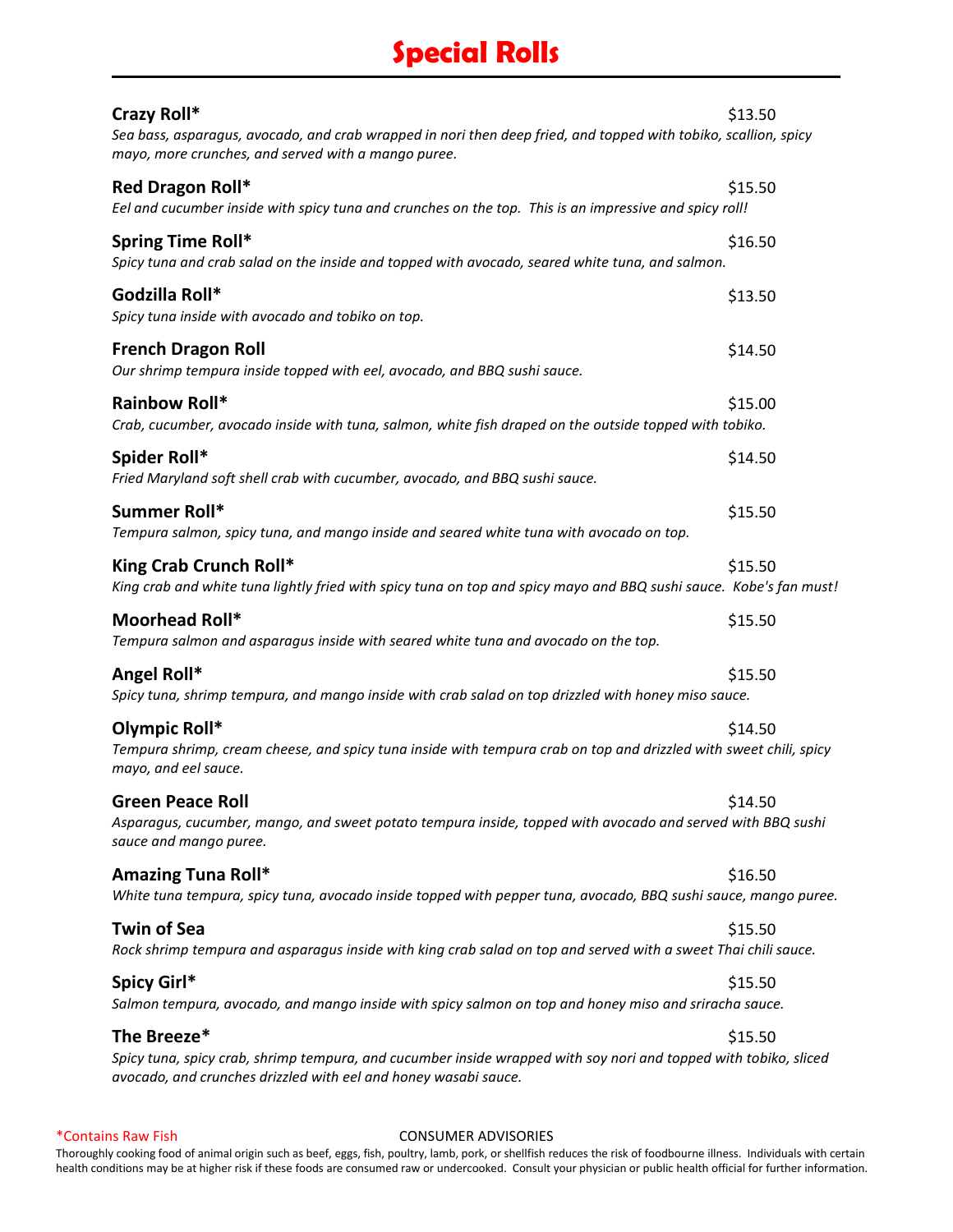### **Kobe's Japanese Noodle & Fried Rice Entrees**

| Yaki Soba<br>Your choice of beef, chicken, shrimp, or vegetables pan-fried with Japanese buck wheat noodles.                       | \$16.95 |
|------------------------------------------------------------------------------------------------------------------------------------|---------|
| <b>Chicken, Beef, or Vegetable Fried Rice</b>                                                                                      | \$11.95 |
| Yaki Udon<br>Pan-fried Japanese udon noodles with fresh Gulf Coast jumbo shrimp, crab sticks, scallops and seasonal<br>vegetables. | \$18.95 |
| <b>Shrimp Fried Rice</b>                                                                                                           | \$12.00 |

### **Kitchen Entrees**

*Served with fried rice miso soup.*

#### **Chicken or Shrimp Tempura**

*Japanese classic deep fried dish with a light and delicious tempura batter accompanied with a sweet tempura sauce. Vegetable \$13.95 / Chicken \$15.95 / Shrimp \$17.95*

#### **Steak, Scallop, Shrimp, or Salmon Teriyaki**

Pick your favorite from the above and we will cook it perfectly then place it on a bed of sweet *caramelized onions drenched in our special teriyaki sauce on a sizzling hot skillet plate. The aroma will put you back in your chair. Steak \$20.95 / Scallop \$21.95 / Shrimp \$20.95 / Salmon \$20.95*

#### **Vegetable or Chicken Teriyaki**

*Seasonal vegetables or chicken breast served sizzling hot on a bed of caramelized sweet onions drenched in our special teriyaki sauce. Vegetable \$14.95 / Chicken \$16.95*

#### **Salmon Passion** \$20.95

Salmon filets broiled with just salt, pepper, and butter on a bed of vegetables with a special chef sauce.

#### **Ginger Chicken or Shrimp**

Fresh chicken breast or Gulf Coast jumbo shrimp cooked in a Japanese ginger sauce on a bed of onions. *Chicken \$15.95 / Shrimp\$20.95*

#### **Tuna Steak\*** \$23.95

Sushi grade tuna seared to your liking in a sake soy butter sauce placed on a bed of fresh vegetables.

#### **Kobe's Shrimp** \$20.95

*Jumbo Gulf Coast shrimp surrounding pan fried snow peas, carrots and onions served in a delicious miso cream sauce.*

#### **Filet Mignon (Angus)** \$26.95

*Grain fed Midwest filet beef seared just the way you want it in a very special chef sauce.*

#### \*Contains Raw Fish CONSUMER ADVISORIES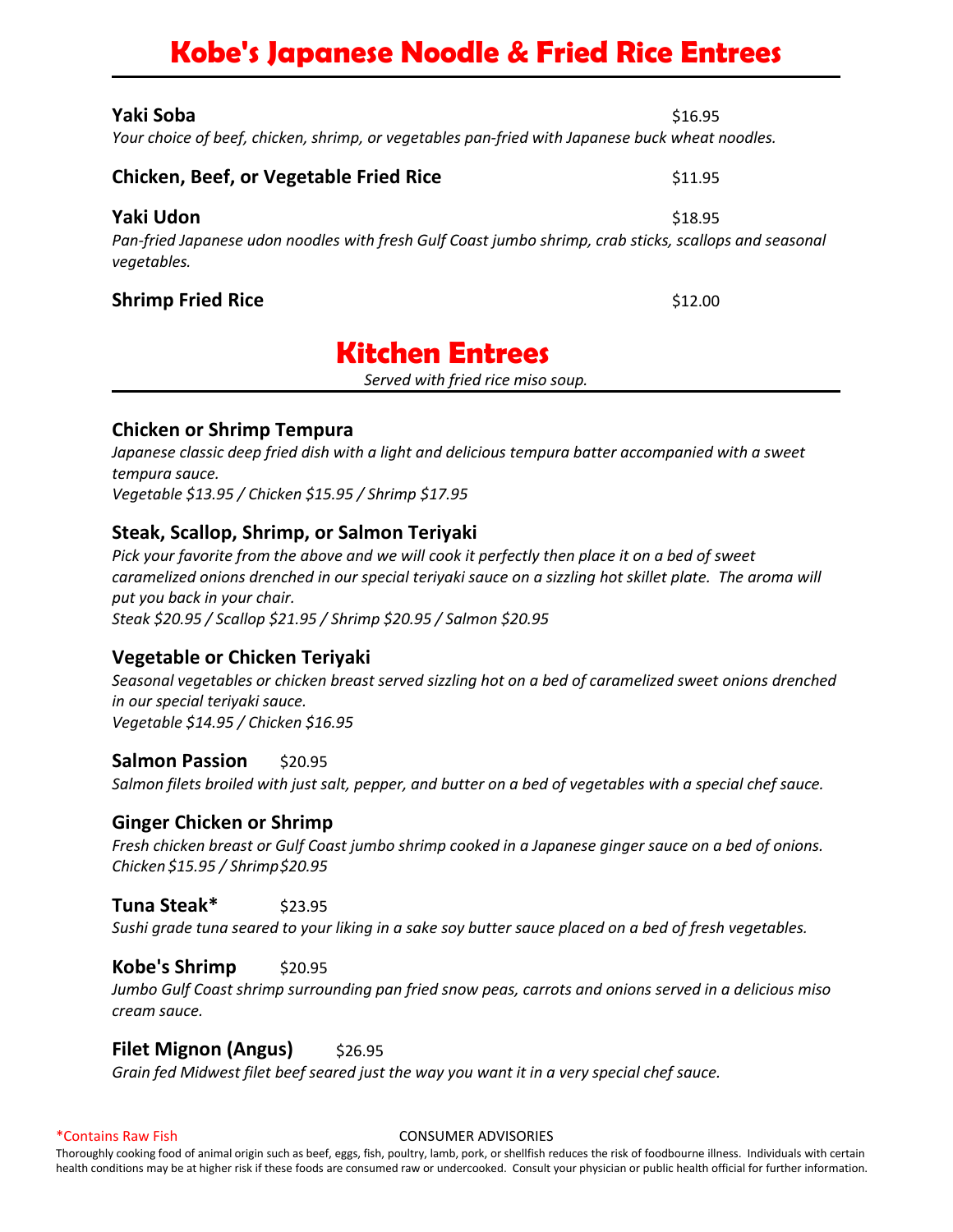### **Kobe's Teppanyaki Dinner Entrees**

*Served with mushroom soup, vegetables, & fried rice. \$2 extra for noodles.(No sharing or splitting plates)*

#### **Single Item Dinner**

| <b>Chicken</b>        | \$19.95 | Salmon or Flounder | \$22.95 |  |
|-----------------------|---------|--------------------|---------|--|
| Vegetable             | \$16.95 | <b>Scallop</b>     | \$23.95 |  |
| <b>Shrimp</b>         | \$22.95 | Lobster Tail (2)   | \$33.95 |  |
| <b>NY Strip Steak</b> | \$23.95 |                    |         |  |

#### **Combination Dinner**

| <b>Steak &amp; Shrimp</b><br><b>Chicken &amp; Salmon</b><br><b>Chicken &amp; Steak</b><br><b>Steak &amp; Scallop</b><br><b>Chicken &amp; Shrimp</b><br><b>Steak &amp; Salmon</b><br><b>Chicken &amp; Scallop</b> | \$25.95<br>\$22.95<br>\$24.95<br>\$25.95<br>\$22.95<br>\$24.95<br>\$24.95 | Lobster & Scallop<br>Lobster & Salmon<br>Lobster & Steak<br>Lobster & Chicken<br><b>Shrimp &amp; Scallop</b><br>Lobster & Filet Mignon | \$33.95<br>\$31.95<br>\$31.95<br>\$30.95<br>\$25.95<br>\$33.95 |
|------------------------------------------------------------------------------------------------------------------------------------------------------------------------------------------------------------------|---------------------------------------------------------------------------|----------------------------------------------------------------------------------------------------------------------------------------|----------------------------------------------------------------|
| <b>Filet Mignon &amp; Shrimp</b><br><b>Filet Mignon &amp; Chicken</b><br><b>Filet Mignon</b><br><b>Lobster Tail &amp; Shrimp</b>                                                                                 | \$29.95<br>\$27.95<br>\$29.95<br>\$31.95                                  | <b>Ocean Treasure</b><br>Flounder, shrimp, & lobster tail<br><b>Emperor's Deluxe</b><br>Chicken, steak, shrimp, & scallop              | \$33.95<br>\$35.95                                             |

#### **Sides**

*Accompanied with teppanyaki dinners only*

| Chicken       | \$8.95  | <b>NY Strip</b> | \$10.95 | <b>Scallop</b><br>\$10.95 |
|---------------|---------|-----------------|---------|---------------------------|
| Vegetables    | \$6.95  | <b>Salmon</b>   | \$10.95 | Lobster Tail (1) \$12.95  |
| <b>Shrimp</b> | \$10.95 |                 |         |                           |

#### \*Contains Raw Fish CONSUMER ADVISORIES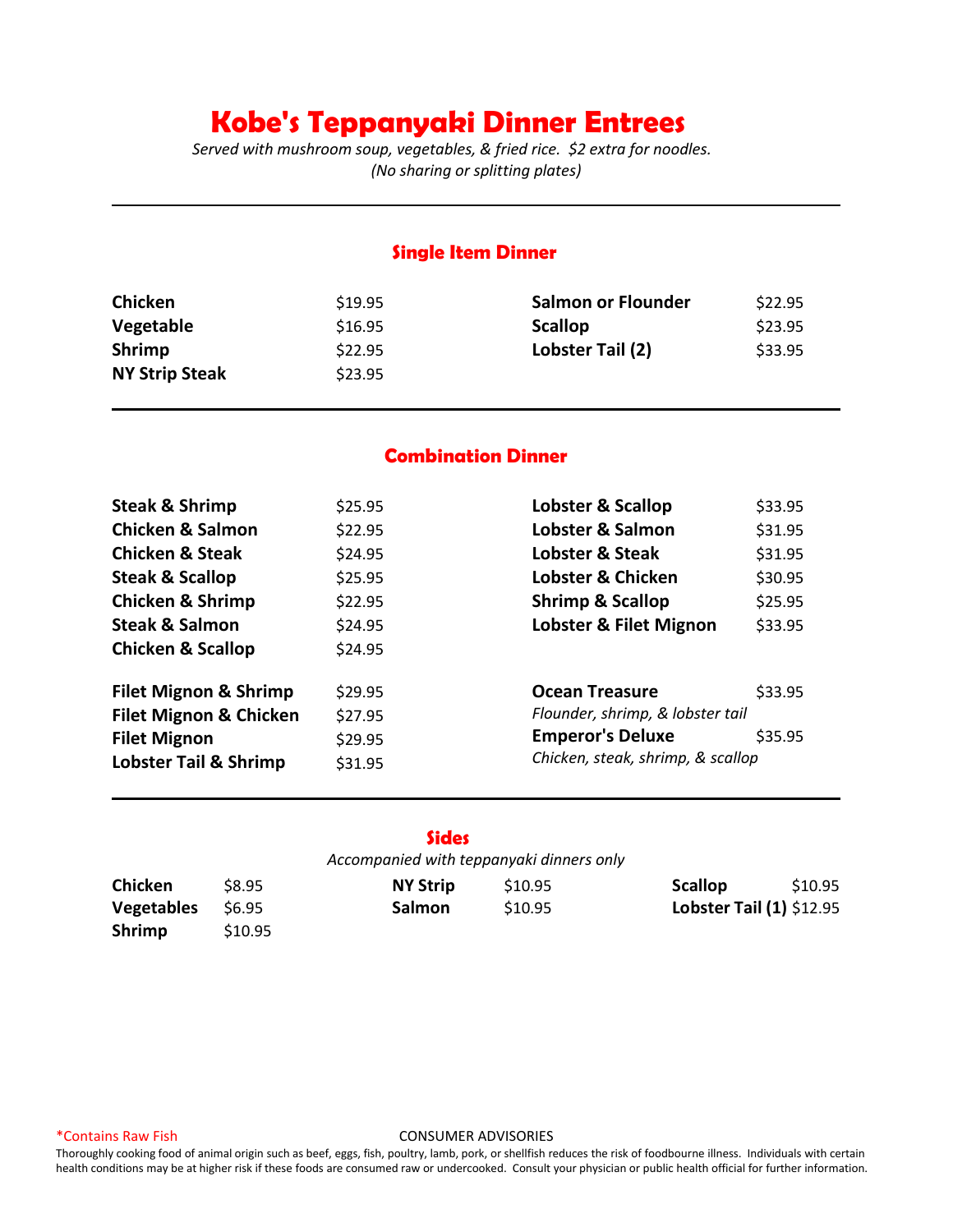### **Kobe's Lunch Box**

*Lunch box includes miso soup, salad,fried rice, California rolls, and harumaki. NO SUBSTITUTIONS. Available 11am-3pm Monday-Friday*

| <b>Beef Negimaki</b>              | \$10.95 | <b>Ginger Chicken</b> | \$9.95  |
|-----------------------------------|---------|-----------------------|---------|
| Tofu or Vegetable Teriyaki \$8.95 |         | <b>Shrimp Tempura</b> | \$10.95 |
| <b>Chicken Teriyaki</b>           | \$9.95  | Sushi Lunch Box*      | \$11.95 |
|                                   |         |                       |         |

**Shrimp, Salmon, Scallop, or Steak Teriyaki** \$11.95

### **Lunch Platter from Sushi Bar**

| Served with miso soup.           |  |
|----------------------------------|--|
| Available 11am-3pm Monday-Friday |  |

| Roll "A"*                                    | \$13.95 | R <sub>0</sub> |
|----------------------------------------------|---------|----------------|
| Tuna roll, salmon roll, and California roll. |         | Sp             |

**Sushi "A"\*** \$13.95

*5* **513.95 12.95 html 7** *nd California roll.**Spicy tuna, spicy salmon, and spicy***<br>** *Spicy tuna, spicy salmon, and spicy***<br>
<b>Sushi "A"\*** \$13.95<br> *5 pieces of sushi with California roll.* **Sushi "B"\*** \$15.95 *Spicy tuna, spicy salmon, and spicy California roll.*

**Sushi "B"\*** \$15.95 *7 pieces of sushi with spicy California roll.*

## **Kobe's Roll Special \$9.95**

*Your choice of any two rolls and miso soup. Available 11am-3pm Monday-Friday*

**Tuna Avocado Roll\* Salmon Avocado Roll\* Avocado Roll Peanut Avocado Roll Eel Avocado Roll Shrimp Tempura Roll Shrimp Avocado Roll Philadelphia Roll\* California Roll Tuna Roll\* Salmon Roll\* Yellowtail Scallion Roll\* Salmon Skin Roll**

**Boston Roll Tuna Cucumber Roll\* Salmon Cucumber Roll\* Cucumber Roll Sweet Potato Tempura Roll Eel Cucumber Roll Chicken Tempura Roll Shrimp Cucumber Roll Alaskan Roll\* Spicy Tuna Roll\* Spicy Salmon Roll\* Spicy Yellowtail Roll\* Vegetarian Roll**

\*Contains Raw Fish CONSUMER ADVISORIES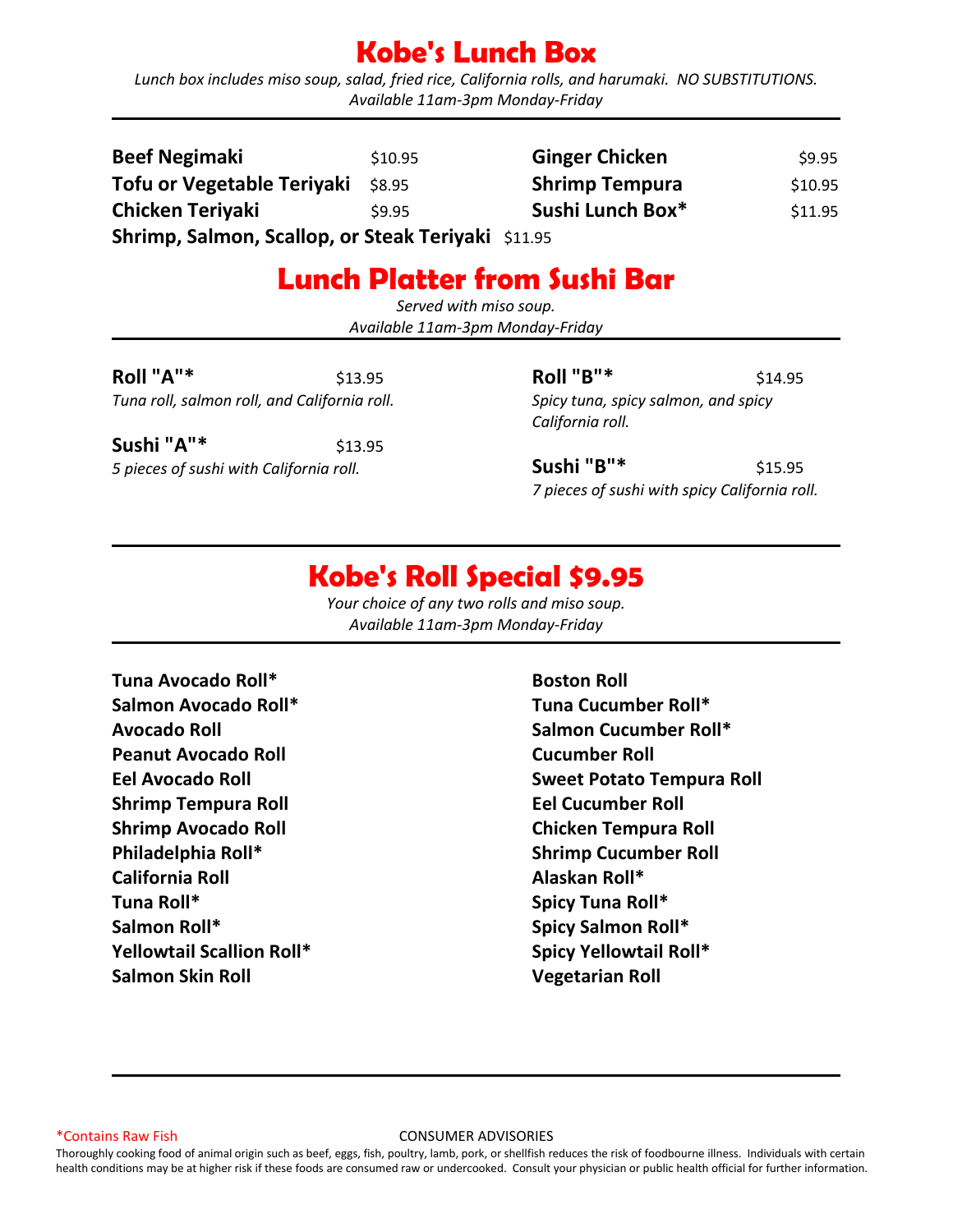## **Kobe's Daily Roll Special \$9.95**

*Served with miso soup. Available 11am-3pm Monday-Friday*

| Monday    | King Crab Crunch Roll* (8pc) |
|-----------|------------------------------|
| Tuesday   | Summer Roll* (8pc)           |
| Wednesday | Amazing Tuna Roll* (8pc)     |
| Thursday  | Moorhead Roll* (8pc)         |
| Friday    | Red Dragon Roll* (8pc)       |

### **Teppanyaki Lunch**

*Served with mushroom soup, vegetable, & fried rice. \$2 extra for noodles.(No sharing or splitting plates)* Available 11am-3pm Monday-Friday

| Chicken                 | \$11.95 | Flounder or Shrimp                                                                                        | \$12.95 |  |
|-------------------------|---------|-----------------------------------------------------------------------------------------------------------|---------|--|
| Vegetable               | \$10.95 | Filet Mignon                                                                                              | \$13.95 |  |
| Salmon or Scallop       | \$12.95 | <b>NY Strip Steak</b>                                                                                     | \$13.95 |  |
| <b>Combination Meal</b> | \$16.95 |                                                                                                           |         |  |
|                         |         | ويتواويون والأروم والمتواليون وموالمومون ومشرطون بالوجيف ومواولها والمتوجب والمتواطن والمستحار والمستورات |         |  |

*Your choice of any two items: chicken, steak, shrimp, scallop, salmon, or flounder.*